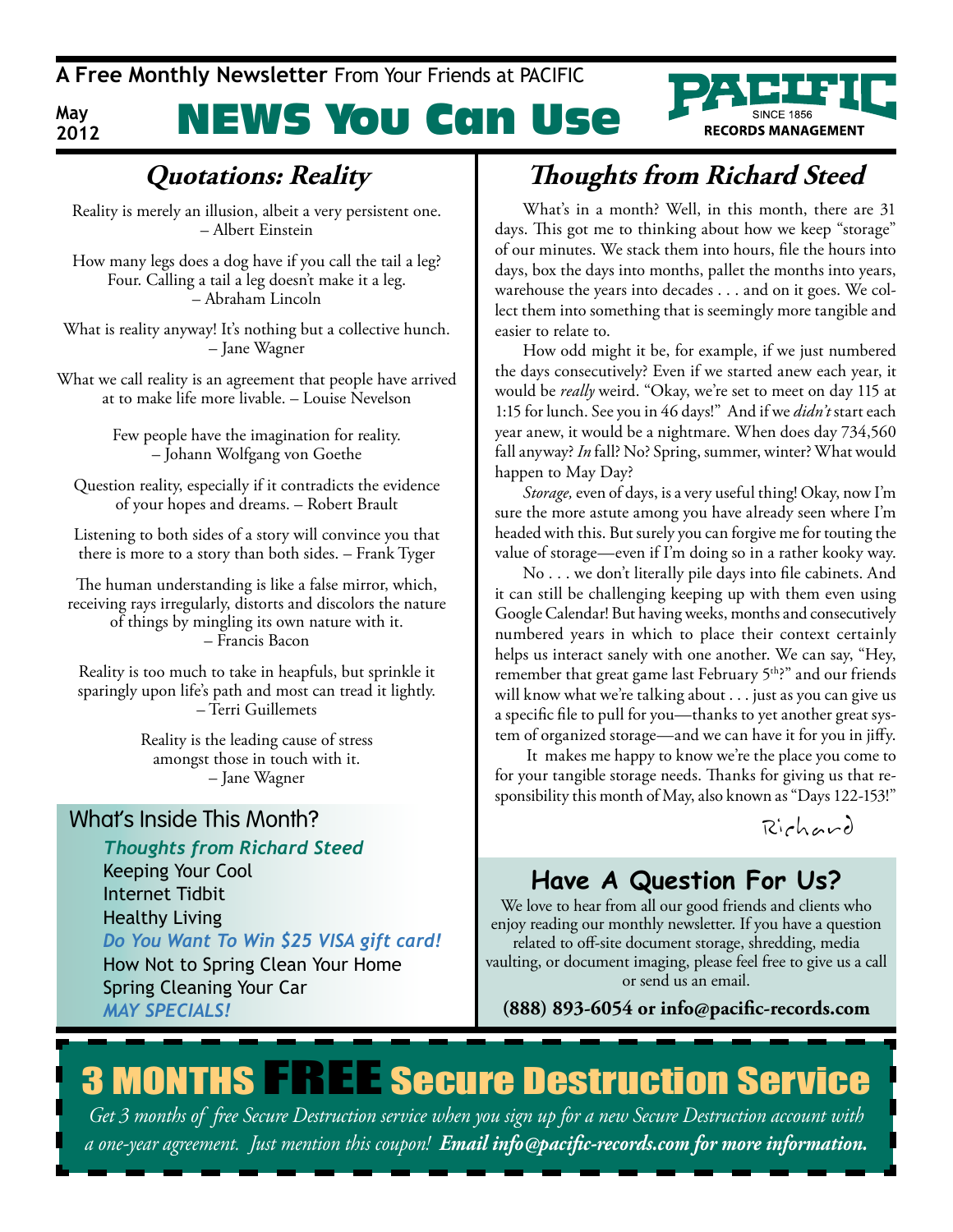### **Keeping Your Cool**

Protecting Yourself from the Dangers of Sunstroke

 Warmer weather is just around the corner. Along with the fun of outdoor activities come some dangers, too. Among those dangers is sunstroke, also called heat stroke. To protect you and your loved ones from this hazard, keep these tips in mind this summer.

Early symptoms of heat stroke are dizziness, headache, rapid pulse and breathing, and fatigue. Warning signs that indicate a serious condition of sunstroke are hot, flushed skin, a decrease or stoppage of sweat production, an elevated body temperature, confusion, and eventually, a loss of consciousness. Extreme temperatures can cause the body's temperature to rise. Dehydration can cause a decrease in sweat evaporation, which is the body's mechanism for cooling itself. Without this, you have no way of bringing down the high temperature.



Severe sunstroke can lead to shock and eventually failure of the body's vital systems, including the heart, lungs, kidney, and brain. Rapid treatment is the key. The sooner the victim receives assistance, the better.

To assist someone showing symptoms of sunstroke, first call for help by dialing 911. While

waiting for medical assistance, take steps to cool the body. Move the victim to a cooler place. Remove tight fitting or heavy clothing and use cool, wet cloths to cool the victim down. Give fluids slowly and continually.

To avoid getting sunstroke in the first place, remember to drink plenty of fluids on warm days or when your activity level is up. Avoid caffeine and alcohol, both of which can dehydrate you. Wear light colored, loose clothing and always wear a hat in direct sunlight. Try to stay in the shade and take breaks as needed. If you do find that you are experiencing any symptoms of heat stroke, get help immediately.

### **Internet Tidbit**

 One of the best parts about going on a road trip is stopping at fun and interesting roadside attractions. But how do you find all those quirky, off the beaten path places? Simply visit RoadsideAmerica.com to find over 10,000 odd and fascinating places. You'll find interactive maps, a blog featuring such treasures as the Sight of the Week and Latest Tips, and a great search feature. So, if you are up for seeing the world's largest six pack of beer in Wisconsin, a giant peach water tower in South Carolina, or a field of Cadillacs buried nose down in Texas, be sure to make RoadsideAmerica.com the first stop on your trip.

#### www.RoadsideAmerica.com

**May Events**

**Astrological Sign:** 

Birthstone: Emerald

Hawthorn

Taurus (Apr 21 - May 21) & Gemini (May 22 - Jun 21) Flower: Lily of the Valley,

1 Lei Day

- 1 May Day
- 1 Mother Goose Day
- 2 Great American Grump Out
- 3 National Day of Prayer 3 National Day of Reason
- 3 Paranormal Day
- 3 World Press Freedom Day
- 4 Star Wars Day
- 5 Cartoonists Day
- 6 No Diet Day
- 8 National Teacher Day
- 9 National Receptionists Day
- 10 World Lupus Day
- 11 Military Spouse Appreciation Day
- 12 National Babysitters Day 12 Stay Up All Night Night
- 12 World Fair Trade Day
- 13 Mother's Day
- 15 Peace Officer Memorial Day
- 15 International Day of Families
- 16 Biographers Day
- 18 International Museum Day
- 18 National Bike to Work Day
- 18 National Defense Transportation Day
- 19 Armed Forces Day
- 20 Neighbor Day
- 22 National Maritime Day
- 23 International World Turtle Day
- 24 Brother's Day
- 24 International Tiara Day
- 25 National Missing Children's Day
- 28 Memorial Day
- 30 Hug Your Cat Day
- 30 National Senior Health and Fitness Day
- 31 World No Tobacco Day

#### *May is also:*

Heal the Children Month International Business Image Improvement Month International Civility Awareness Month International Victorious Woman Month Melanoma/Skin Cancer Detection and Prevention Month Motorcycle Safety Month

### **Organizing Tip**

 Your child's closet can be a disorganized mess if he or she doesn't have the right items to organize clothes, toys, and sporting goods. Start by installing a second rod in the middle of the closet to give your child easier access to hanging things. Install some hooks along a hallway to hold hats, a backpack, and sports gear. Put a bin for shoes on the floor of the closet and place a stacking basket organizer in the closet for other small items. Finally, make sure your child has a small hamper to hold dirty clothes so they don't end up on the floor.



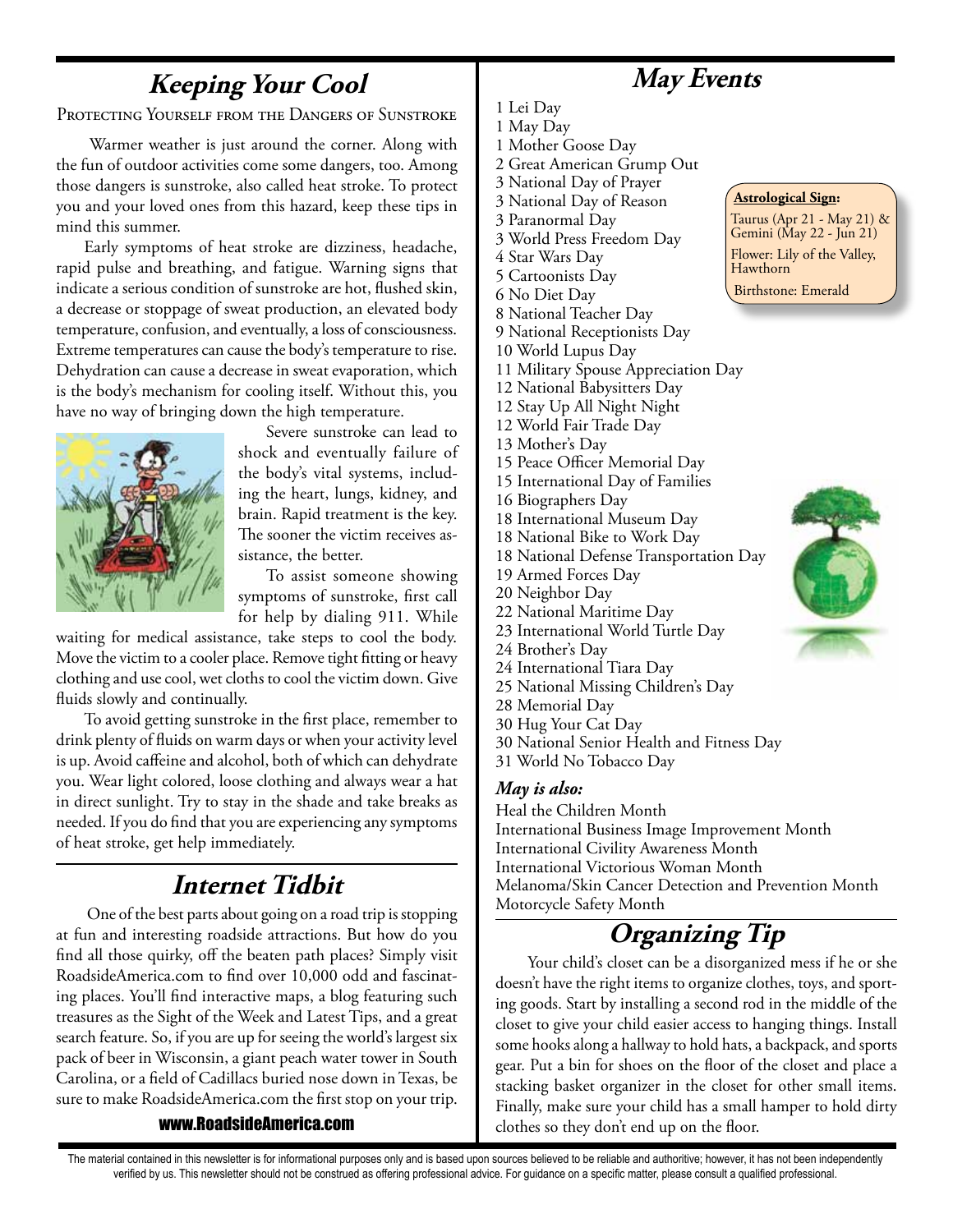### **May Service Awards** Celebrating Pacific Employee Anniversaries

**12 years** Adam Ege

**9 years** Ray Medina

**9 years** Rafael Tellez

**5 years** John "Reggie" Jackson

## **Healthy Living**

 Researchers studying weight loss have found that most people will state that they need to lose 50 or more pounds to be "successful" at losing weight. This often sets them up for failure by making this goal seem out of reach. A better strategy is to set a reasonable goal, such as losing 10 pounds. Studies have shown that even a 10 pound weight loss has measurable effect on your blood sugar level and overall well-being. Once you've hit that first goal, simply set another until you've gotten as healthy as you can.

### Rough winds do shake the darling buds of may, and summer's lease hath all too short a date.

*– William Shakespeare*

### **Do You Want To Win A \$25 VISA Gift Card?**

Each month we'll give you a new challenge of some type. All those who reply with a correct answer are eligible to win. At the end of the month we'll draw a lucky name.



Here is this month's challenge:

**Riddle:** It's been around for millions of years, but it's no more than a month old. What is it?

**Last Month's Answer to:** *What goes round the house and in the house but never touches the house?*

THE SUN

**Last month's Winner:**

**Rita Espinoza Mayol & Barringer**

Email your answer to **info@pacific-records.com**

### **Organizing Small Living Spaces**

 It can be a challenge to live in a small space. But a smaller home doesn't have to be a cluttered home. There are some things you can do to make the most of your space.

Get rid of anything unnecessary. Clutter should be attacked without mercy. Go through clothing, toys, papers, knick-knacks, and kitchen items. If it hasn't been worn or used in some time, it probably is not needed and is simply taking up your valuable space.

Get creative about finding and using space in your home. Consider purchasing several under-bed storage containers. This is the perfect place to store linens and seasonal clothing. Purchase only very tall bookcases, dressers, and storage cabinets to make the most of your vertical space. Drawer organizers and storage boxes are inexpensive ways to manage your miscellaneous items. Use a hanging shoe organizer to handle small items, like toys, hair accessories, cleaning supplies, office supplies, and bath and beauty products.

With a little planning and some creative thinking, your smaller home can be a "Home Sweet Organized Home!"

### **Green Living**

 When painting a room, you can reduce the environmental hazards in your home with some advance preparation and thought. Try to only buy as much paint as you will need. It is better to go buy more if you run out than to have several cans left over. Place a fan in a window of the room you are painting, with the fan facing out, to remove fumes from the room. Any moisture issues on the walls, ceiling, or floor should be resolved before you begin painting.

Bet ya can't believe it . . . Fred and I have scanned already. all the way up to 1985 . . . it won't be long now...

### FREE Storage Cartons! **Buy 25 or more Pacific Records Management cartons and get 5 fREE anytime in May with mention of this coupon!**